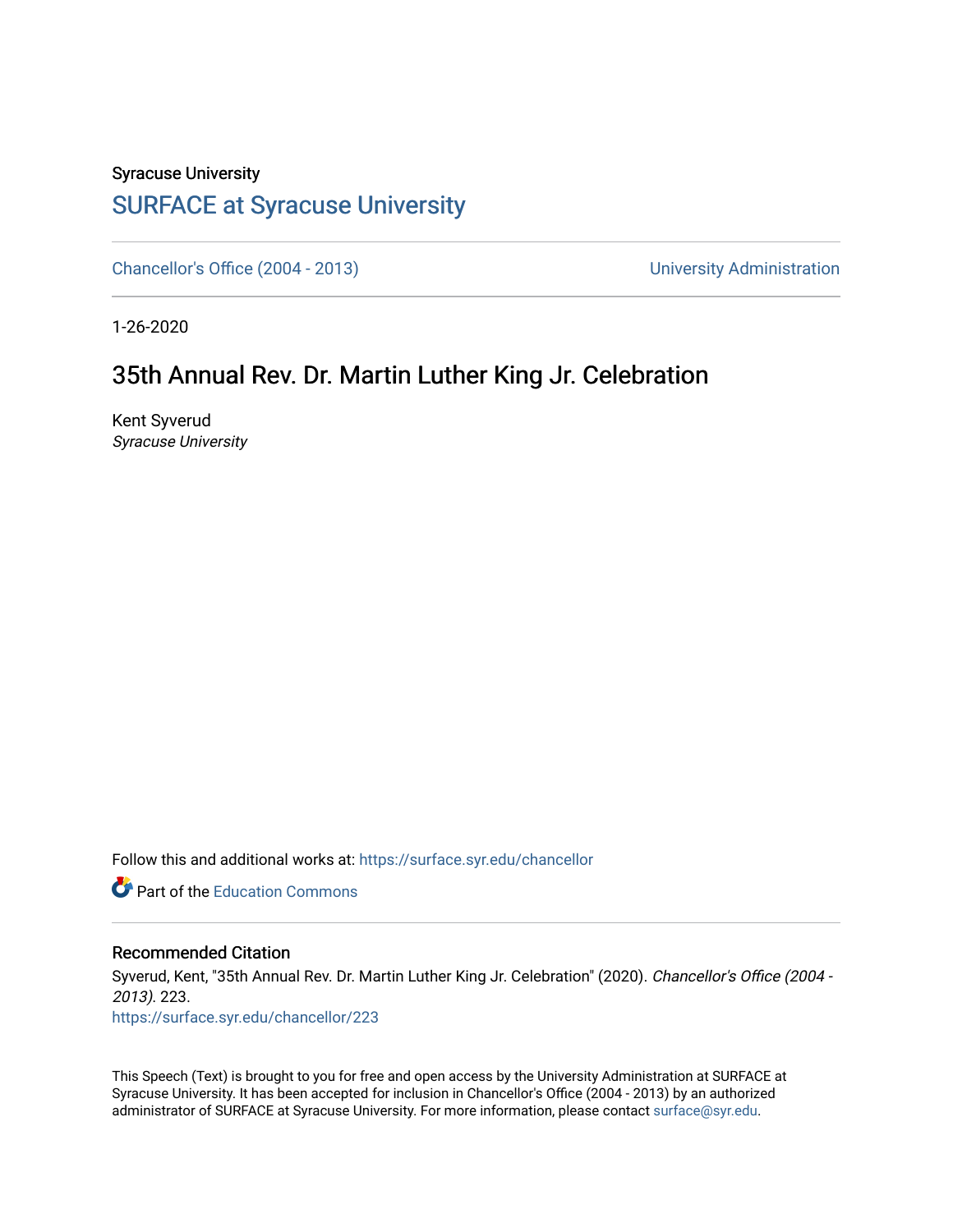## **Syracuse University**

Remarks by Chancellor Kent Syverud Delivered on Sunday, January 26, 2020 Location: Dome Remarks: 35th Annual Rev. Dr. Martin Luther King Jr. Celebration

*The Chancellor was introduced by Iris St. Meran, Master of Ceremonies* 

Thank you Iris.

Fifty-five years ago, more than 1,000 people packed the dining hall in Sims Hall, here at Syracuse University, to hear Rev. Dr. Martin Luther King Jr. speak. Overflow crowds filled neighboring buildings where they listened to Dr. King over loudspeakers set up across campus.

In his speech, titled "The Role of Education in the Civil Rights Movement," Dr. King urged political leaders and the community to put an end to economic disparities and to improve education, particularly in urban schools. In his remarks, Dr. King said our society was facing a forest fire of big problems. He said our natural tendency is to run from a fire. But Dr. King called on all of us to turn around, to face the fire and to have the discipline to brave the flames and fight these problems.

That night in Syracuse, Dr. King told us we have the tools to fight. He spoke about the ideas of pacifism in the New Testament. He spoke about the civil disobedience of Thoreau. He spoke about the direct action of Gandhi. And, Dr. King argued that when good people remain compliant with an unjust system, injustice will continue.

In the last few months, our community, has been exposed to hate and fear and racism and anti-Semitism. In the face of this, our community took and is taking action. I am so thankful to so many who have come forward with courage and with voice and with action to express our